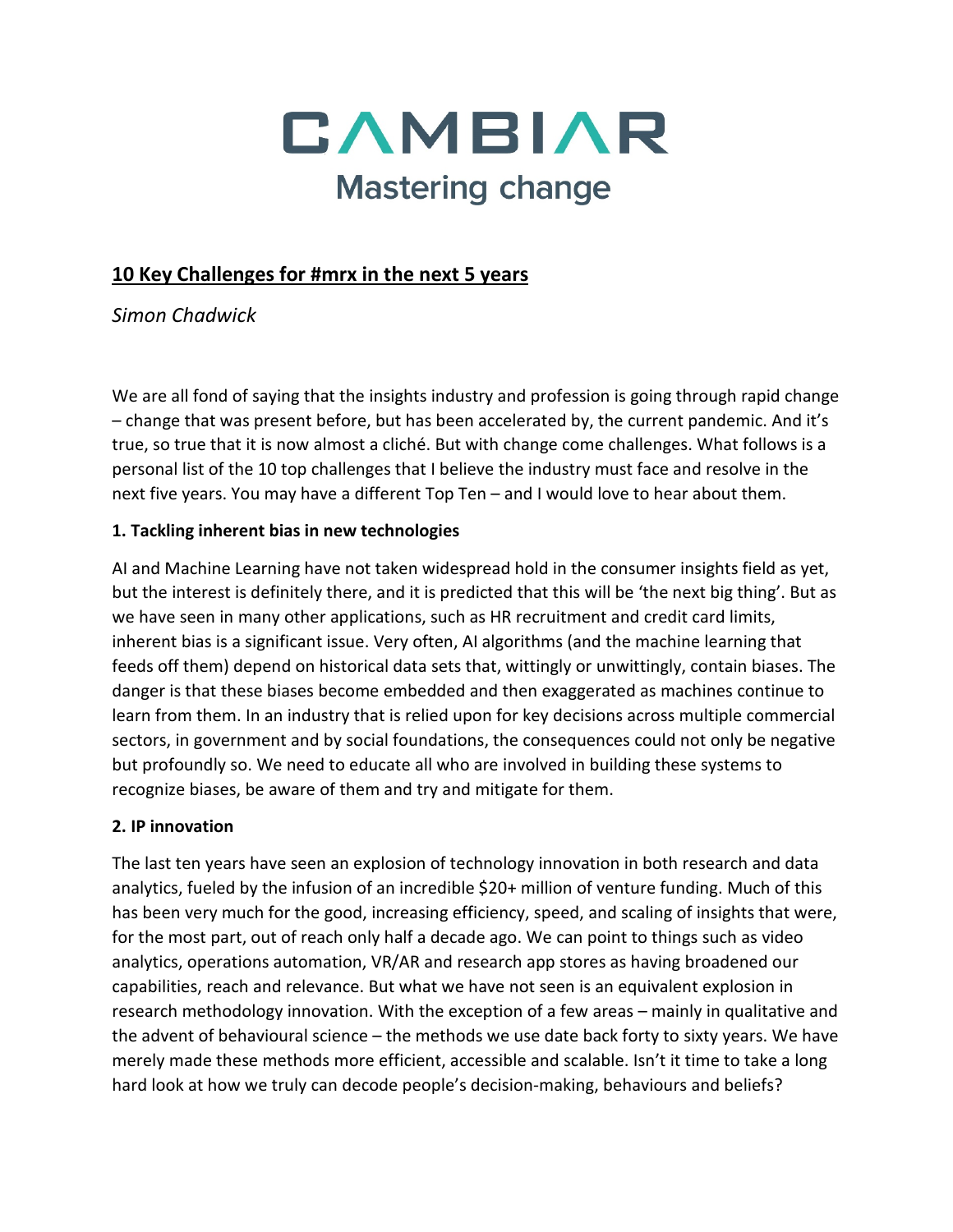### **3. Industry definition and identity**

The insights industry isn't suffering from schizophrenia, it's suffering from multiple personality disorder. As I argued in a couple of recent articles, we appear to be fragmenting into a series of different tribes and we can't even agree on the words that describe what we do. It's time that we coalesce on a description that all of us can adhere to so that we can actually have a unique identity with which to present ourselves to the world. ESOMAR will be holding a Community Circle on this very subject on November 18<sup>th</sup> [link here].

### **4. Codes of Ethics and Standards**

As we begin to understand what unites us, we will have some very difficult decisions to make about what is and is not ethically acceptable in our profession. At present, both the ICC/ ESOMAR Code and national codes around the world draw a bright line between research and marketing. Not only do we see this as an ethical choice, but it has been a fundamental distinction that has served us well in our stance with governments and regulators. As data analytics, AI, attribution and machine learning become more and more prevalent in our online world, can that distinction stand? We need to decide on this in the very near future.

### **5. Fragmentation and modernization in education**

As someone who has served on numerous advisory boards to university MSMR programs, I have become more and more concerned at how academia itself is feeding the fragmentation of our profession. In university after university, a line is being drawn between 'market research' and 'business analytics', with separate majors and Masters programmes for each. What's more, many of the market research programmes appear to be stuck in the past where methodology is concerned and are still far too focused on process rather than outcomes. Our industry needs to engage with academia more robustly and bring the real world into their curricula.

### **6. Diversity and inclusion**

Thanks to #BLM as well as industry initiatives such as WIRe, CORe and Color in Insights, this is an area that is now achieving much more attention than in the past. It remains true, however, that we have a long way to go to achieve real diversity (based on ethnicity, gender and sexual orientation) in the upper reaches of our industry, most especially on the supply side of the equation. What's more, we are woefully lacking in achieving proper representation of marginalized communities in our work and have been ignoring new sampling methodologies in favour of those that are more convenient and less costly. This cannot continue.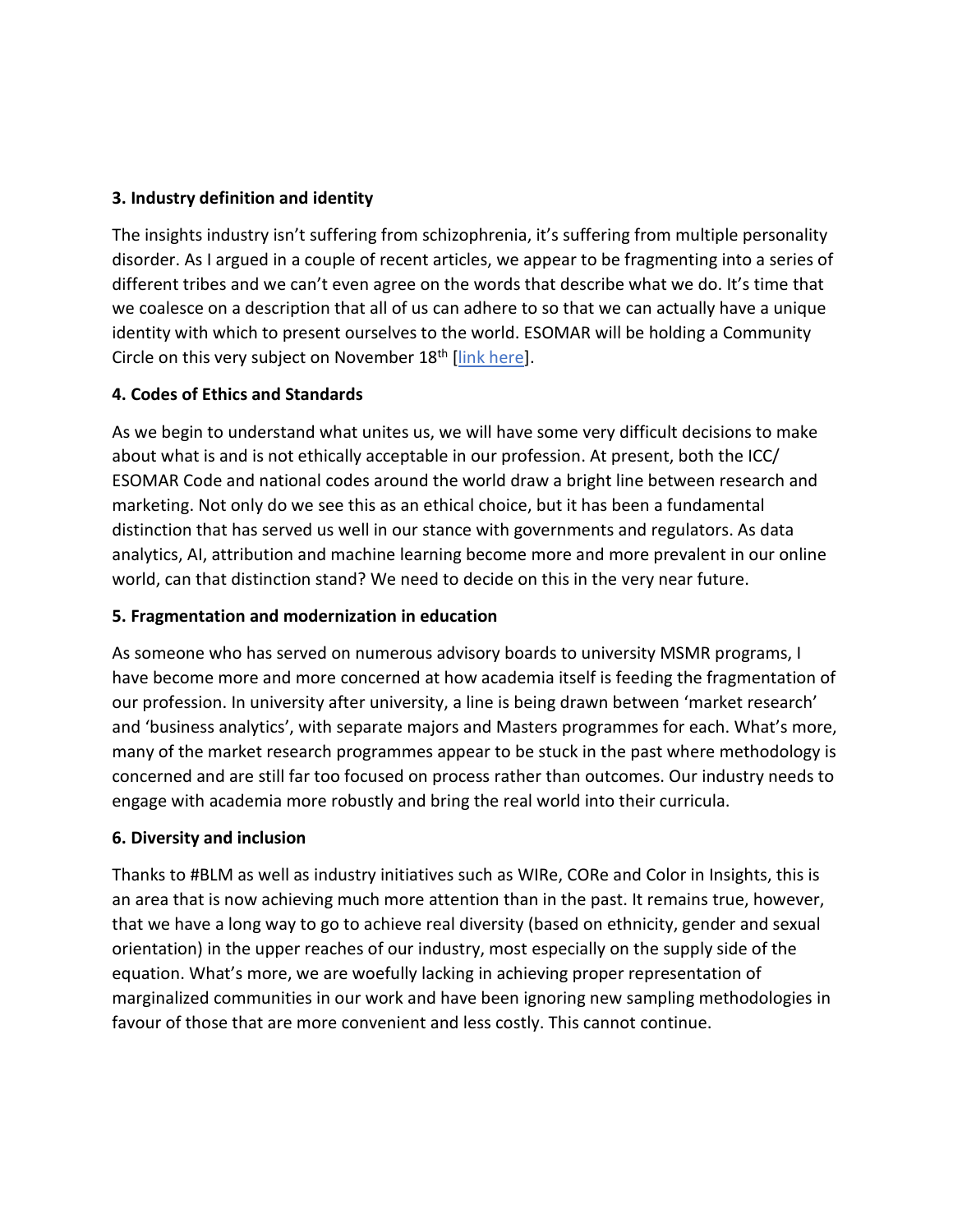### **7. Social involvement**

Our profession can rightly claim to be the biggest repository of data and insights about human behaviour across the entire globe. Indeed, research on social issues accounts for more than \$2 billion – but that is only about 2.5% of total insights expenditure (as of 2019). As the world faces enormous challenges (Covid, climate change, the rise of authoritarianism), it is arguable that our industry has a moral responsibility to inform governments, NGOs and the public at large about trends affecting their decision-making. Arguably, this should not just be in response to organisations commissioning us to do such work – we should be providing such insights as a duty. Covid has revealed that we can indeed perform such a function. As an industry, can we codify this into our mission?

### **8. Impact and accountability**

Slowly but surely, insights professionals (especially in major corporations) are coming to the realization that they have to demonstrate real impact to their organizations if they want to be viewed as strategic partners, worthy of investment, and not just as a cost line item in the P&L. As of 2015, just 20% of insights functions fell into this category. With the advent of the pandemic, it's possible that this has now crept up to 30%. Research has shown that there is an inextricable link between measuring the impact you have on your organization and the budget, resources and respect that you garner. Impact measurement, together with an orientation to insights activation, needs to be a major focus of education within our industry.

### **9. Global cohesion**

In a world filled with challenges that ignore all borders, it is critical that the insights industry approach these challenges on a unified, global basis. Considerable progress has been made in the last few years as international and national associations have come together and collaborated; as alliances have been cemented; and with the efforts of bodies such as ESOMAR and GRBN. This effort needs to be continued and strengthened. There can be no room for division among representative bodies.

### **10. Preserving our history**

The market research industry is now over 100 years old. From its origins with people such as Nielsen, Gallup and Roper to its rich development of techniques in the 1970s and 1980s to today's advancements in technology, it has always been an industry of innovation, even though many seem to decry it as 'resistant to change'. It has also been a force for good – it has brought the consumer into the decision-making process, informed governments and electorates alike, shone light on emerging trends, and guided politicians and corporations in times of change and stress. This history needs to be preserved. In the UK, there is an initiative called the Archive of Market and Social Research which is gathering an enormous repository of documents, interviews and other materials, codifying and digitizing them and making them available to scholars and the public alike. ESOMAR has a huge library of content from 1948 onwards which